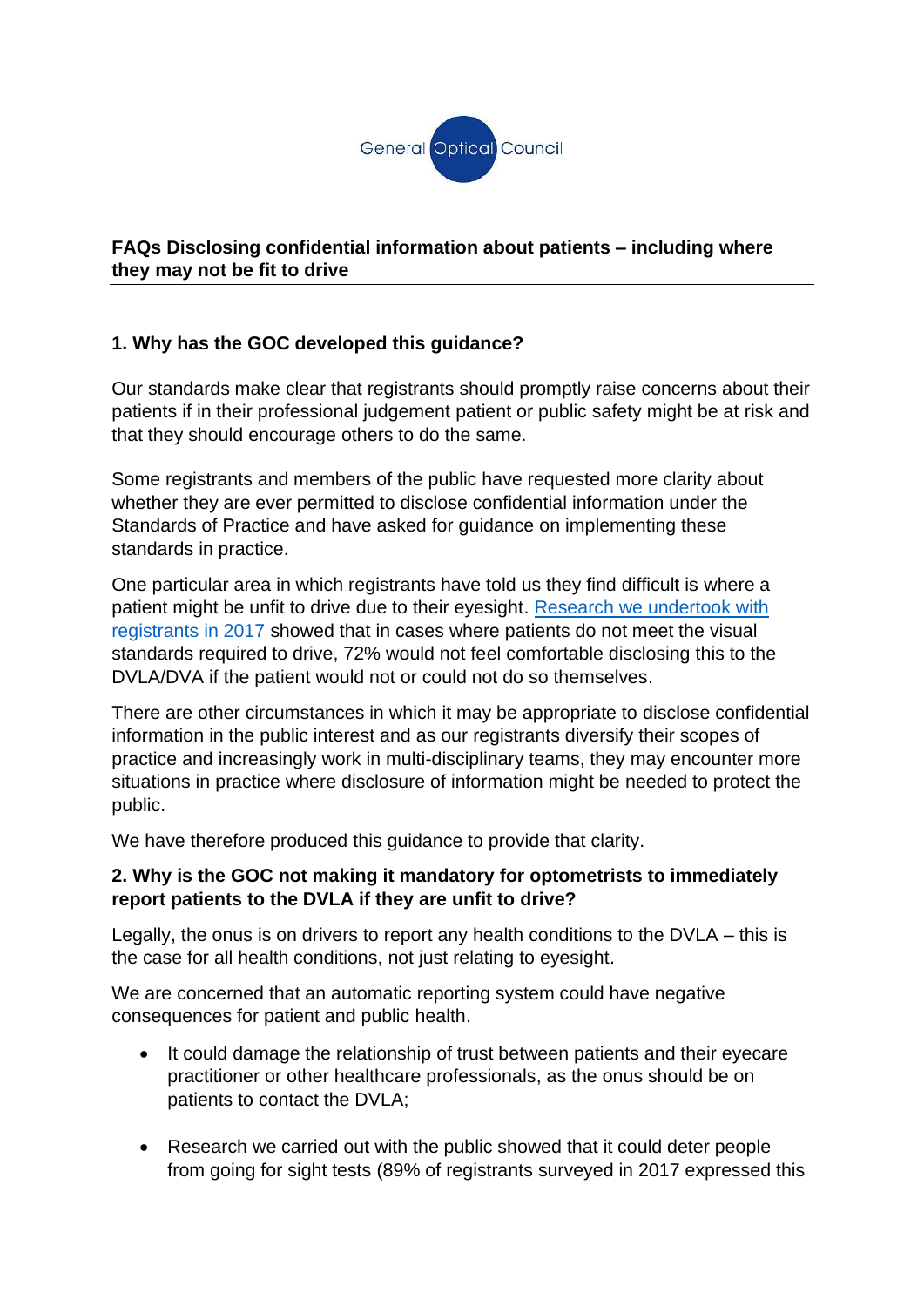view). This could have negative consequences for public health, including road safety, if those in need of eyesight correction were not having sight tests; and

• It would be a different approach to that taken by other regulators, including the General Medical Council.

We undertook consultation with all our stakeholders from March to June 2019, via a survey on our [consultation hub,](file:///C:/Users/cbrown/AppData/Local/Microsoft/Windows/INetCache/Content.Outlook/TCKSDRED/consultation.optical.org) where we asked for views on a draft of the guidance. Following this consultation, it was made clear that whilst registrants would like clearer guidance on what to do when faced with a patient who may be unfit to drive, they also value their relationships with patients and don't want to damage these unless absolutely necessary.

#### **3. As a registrant I would find it difficult to tell a patient I was disclosing information without their consent. What should I do?**

We appreciate that this is not an easy conversation for a practitioner to have and that that the patient may react negatively. However, as a healthcare professional you have a responsibility to ensure the care and safety of the public. Our guidance makes clear that there are certain circumstances in which you will have a professional obligation to override confidentiality in the public interest.

There will be some limited circumstances in which it is not appropriate for you to discuss your intention to disclose with the patient before you do so, and these are set out in the guidance document. Outside of these situations, it is always best to try to broach the subject with the patient first and try to get them to disclose the information themselves. This is particularly important in relation to disclosures to the DVLA/DVA, where the patient has a duty to inform them about anything that may affect their ability to drive safely.

### **4. Which duty carries a higher weight in the GOC standards? Confidentiality or protecting the public from harm?**

None of our *Standards of Practice* carry a higher weight than others. The guidance makes clear that in certain circumstances the need to protect the public may override the need to maintain confidentiality. You should use your professional judgement in deciding when this may be necessary, using the guidance for assistance if you wish.

### **5. Will the GOC erase me from the register if I don't disclose information about a patient where public safety is at risk?**

The guidance is designed to help registrants be confident in justifying their decision to disclose information. Erasure from our register is only applied in the most serious cases, where this is the only sanction sufficient to protect patients and the public interest. Whilst we have a duty to investigate any reported breach of our standards and we cannot pre-judge the outcome of any potential investigation, FTP judgements are only made on what could reasonably be expected of a peer in the same circumstances.